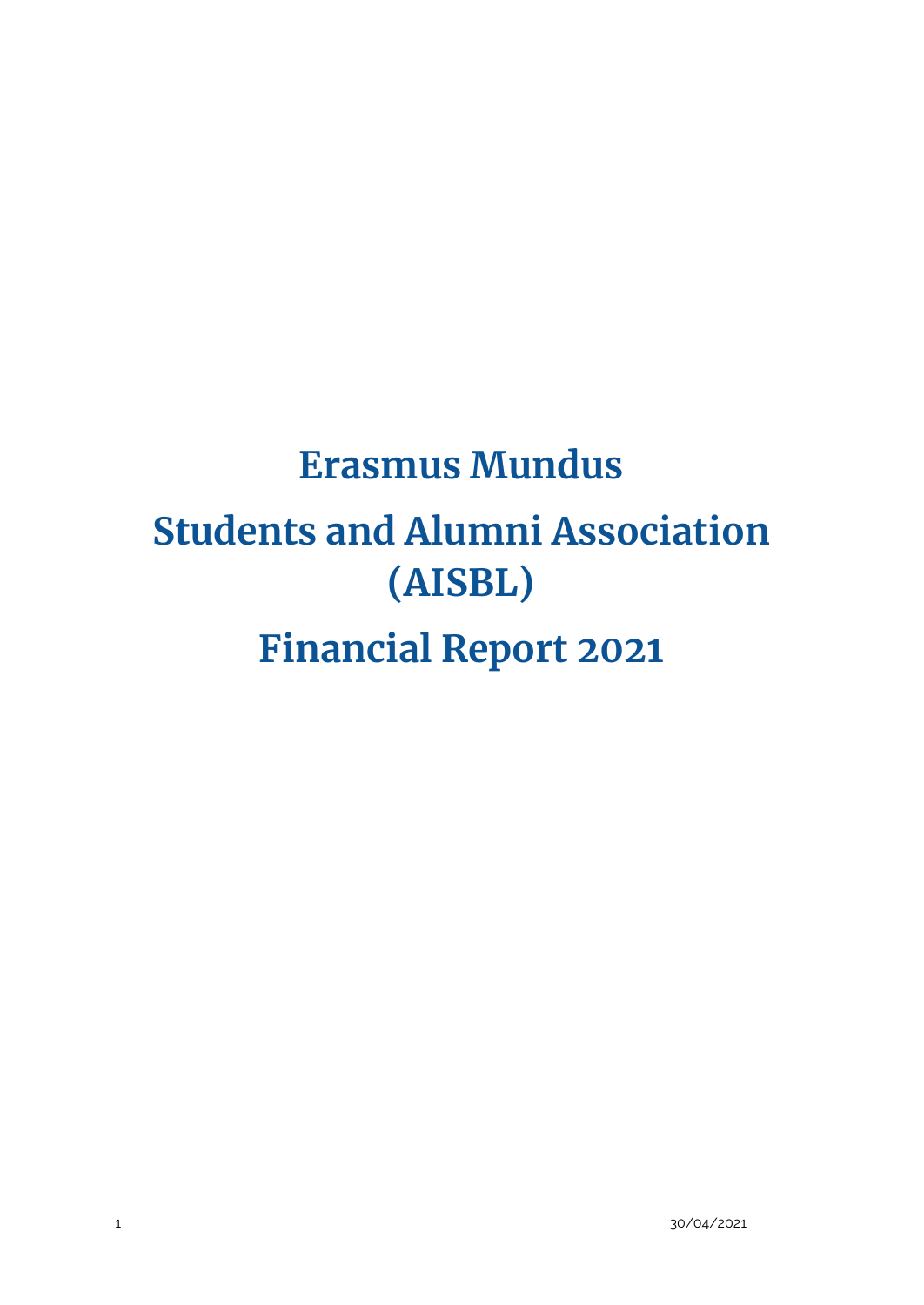# <span id="page-1-0"></span>**Message from the President**

Dear EMAzing Community around the globe,

On behalf of the EMA Finance Management Unit and the whole Management Board, I am sharing EMA's financial statement for the fiscal year 2020 all the way to almost the end of EMA's current financial year (June 30th, 2021).

2020 has been special and unexpected in many ways, with a global pandemic hitting each and every one of us on the planet. The EMA 2019-2021 Management Board picked up pace early in 2020 itself, but at the same time, it became clear that several activities would have to be shifted to digital/online formats. Just like the entire world EMA and its community had to adapt to what we now might refer to as the "New Normal". While still working in a remote setting for more than a year, the EMA Management Board is still hopeful to be able to have at least a few in-person events for the volunteers and active members, towards the end of 2021 (even though final decisions will need to be taken closer in time).

Early in 2021, EMA's brand-new website was launched, presenting EMA, its mission, vision, activities, and members in a more modern and approachable way. We are happy to have seen a growing number of volunteers despite overall increasing screen time and fewer personal interactions. However, we are happy to see that even with a pandemic, our Association has grown and consists of many more highly motivated teams than ever before, which are working in different and very interesting areas.

EMA's Financial Management Unit, kept establishing internal processes to handle our slowly increasing project budgets, thanks to the acceptance of two European Funded projects. All actions are taken with the highest professionality. In more detail, EMA is following the highest possible quality bookkeeping and financial reporting fulfilling the needs of a non-profit organization with multiple donors, members, and projects. The association is grateful for the support received by the European Commission and its administration via our Service Providers, led by MOSAIC.

For the coming financial year EMA is looking forward to growing partnerships to be able to offer additional services, and the entire Management Board is looking forward to seeing many members during the Virtual General Assembly.

I hope this introduction provides you with a helpful context for evaluating EMA's financial report, and we hope to hear from you with any questions and concerns.

Katharina F. Heil, PhD President [president@em-a.eu](mailto:president@em-a.eu) Erasmus Mundus Association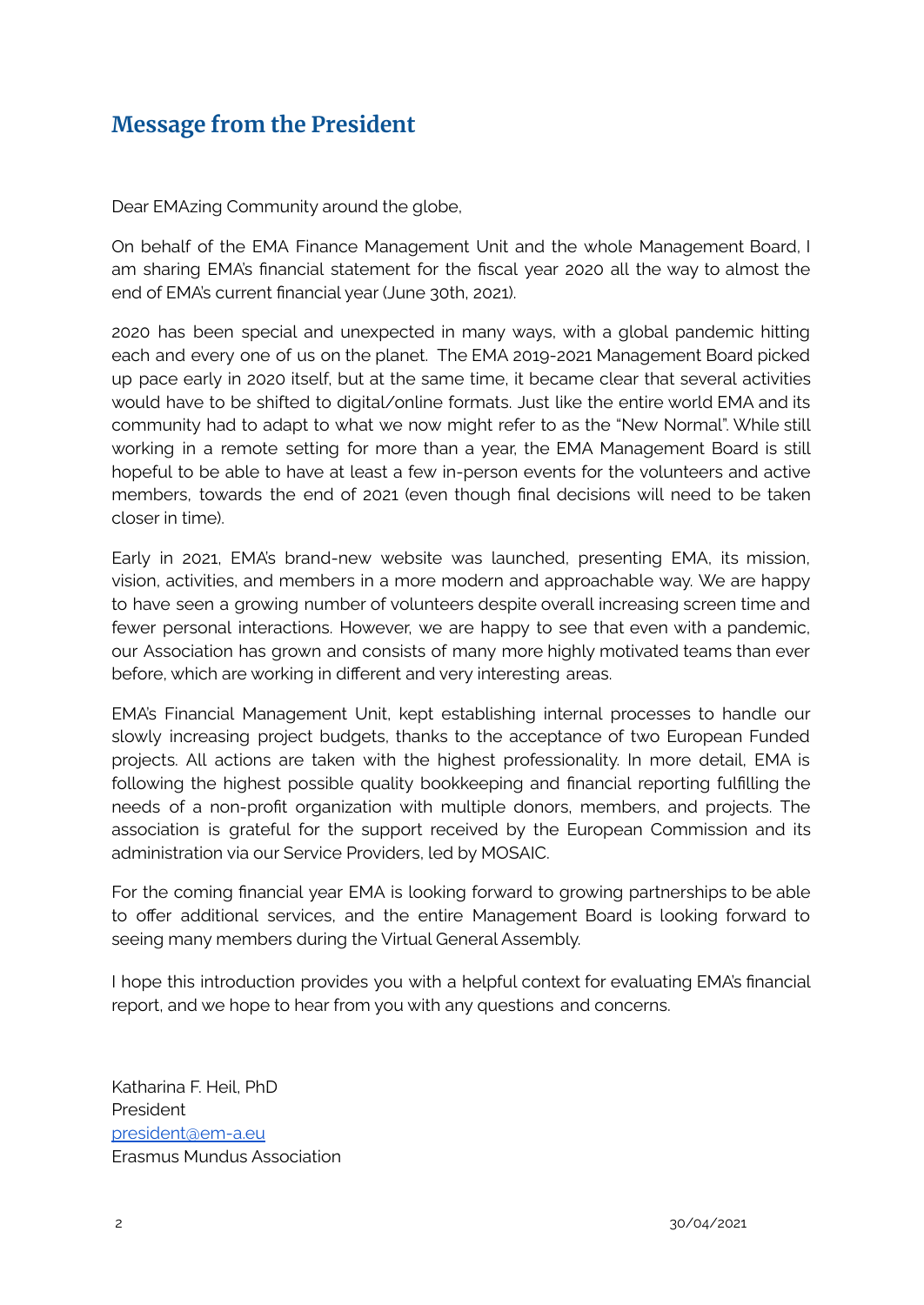# <span id="page-2-0"></span>**Foreword**

This report is being published in fulfillment of Article 28 of the EMA Statutes, which calls for publishing the Annual Financial Report for the EMA Financial year, which runs from  $1<sup>st</sup>$ July to 30 $^{\text{th}}$  June every year. This version covers the time period from 1st July 2020 to 30 $^{\text{th}}$ April 2021. An updated version shall be made available in about two months, covering the EMA financial year, until 30th June 2021.

This report is available on the EMA website and the updated version will be published on the EMA's website in due course. An electronic copy can be downloaded by all EMA members free of charge.

# <span id="page-2-1"></span>**Table of Content**

| Message from the President               |  |
|------------------------------------------|--|
| Foreword                                 |  |
| <b>Table of Content</b>                  |  |
| <b>EMA Financial Accounts</b>            |  |
| 2020-2021 Financial Overview             |  |
| <b>Summary Account Transaction*</b>      |  |
| Draft Budget for the next financial year |  |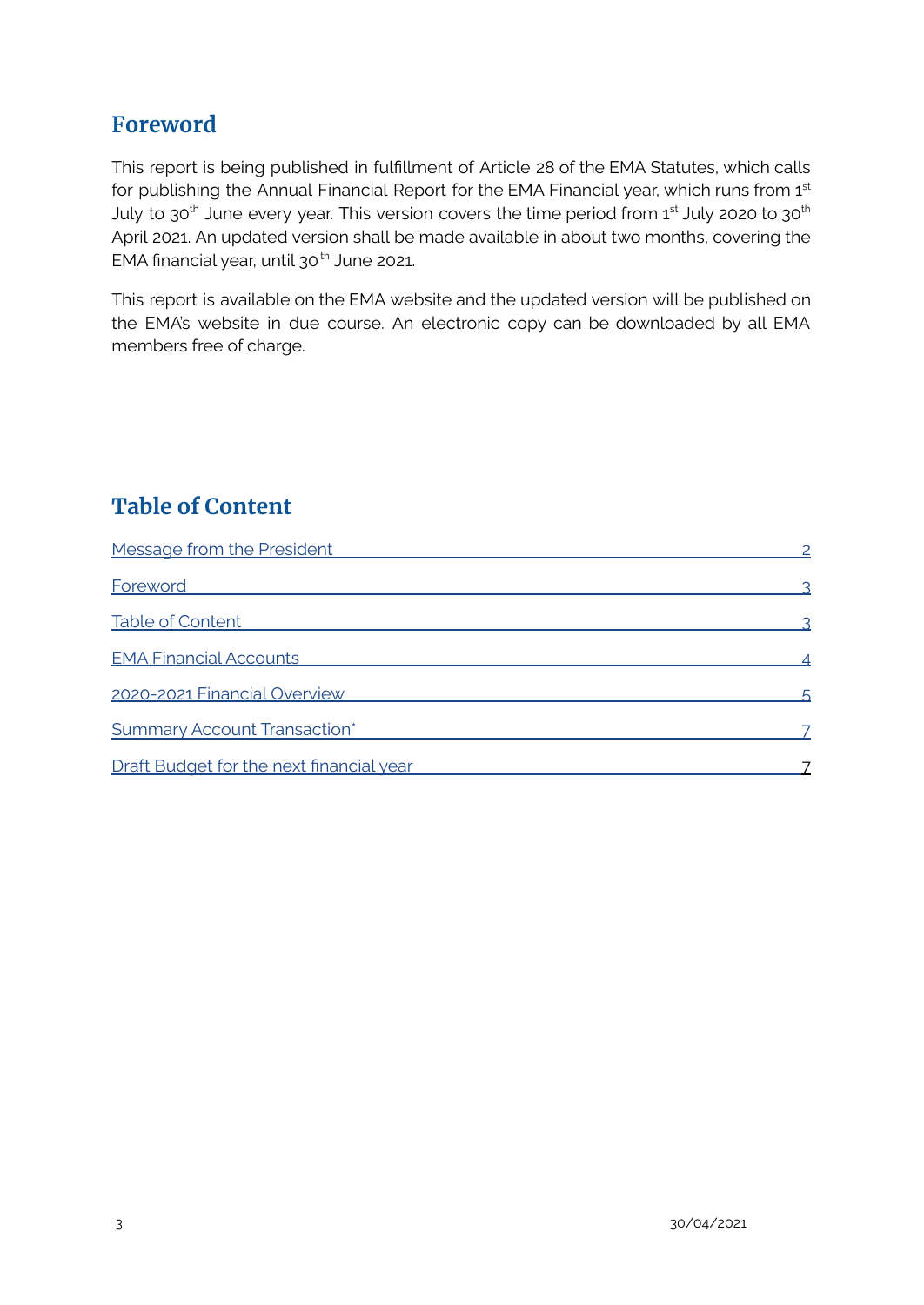## <span id="page-3-0"></span>**EMA Financial Accounts**

As of February 2021, EMA moved its bank account from ING Belgium to TransferWise, now Wise. Some of the several reasons were the ease of online banking, reduced/no additional charges. So far the Association is very happy with the service received from Wise.

The PayPal account is maintained to serve in occasions where payments can't be managed via Wise.

## **1. EMA Bank Account**

Bank Name: Wise Account Name: ERASMUS MUNDUS STUDENTS AND ALUMNI ASSOCIATION IBAN/Account Number: BE61 9671 6002 6017 Bank code (SWIFT/BIC): TRWIBEB1XXX

## **2. EMA PayPal Account**

Account Name: ERASMUS MUNDUS STUDENTS AND ALUMNI ASSOCIATION AISBL

E-mail Address: internal.affairs@em-a.eu

*\*All funds, deposits, and withdrawals, were channeled through the EMA bank and PayPal account and added to internal accounting books.*

*\*\*At no point, EMA transferred money by other means. The following report covers all monetary transactions of the financial year 2020-2021 (to date 30 th April 2021).*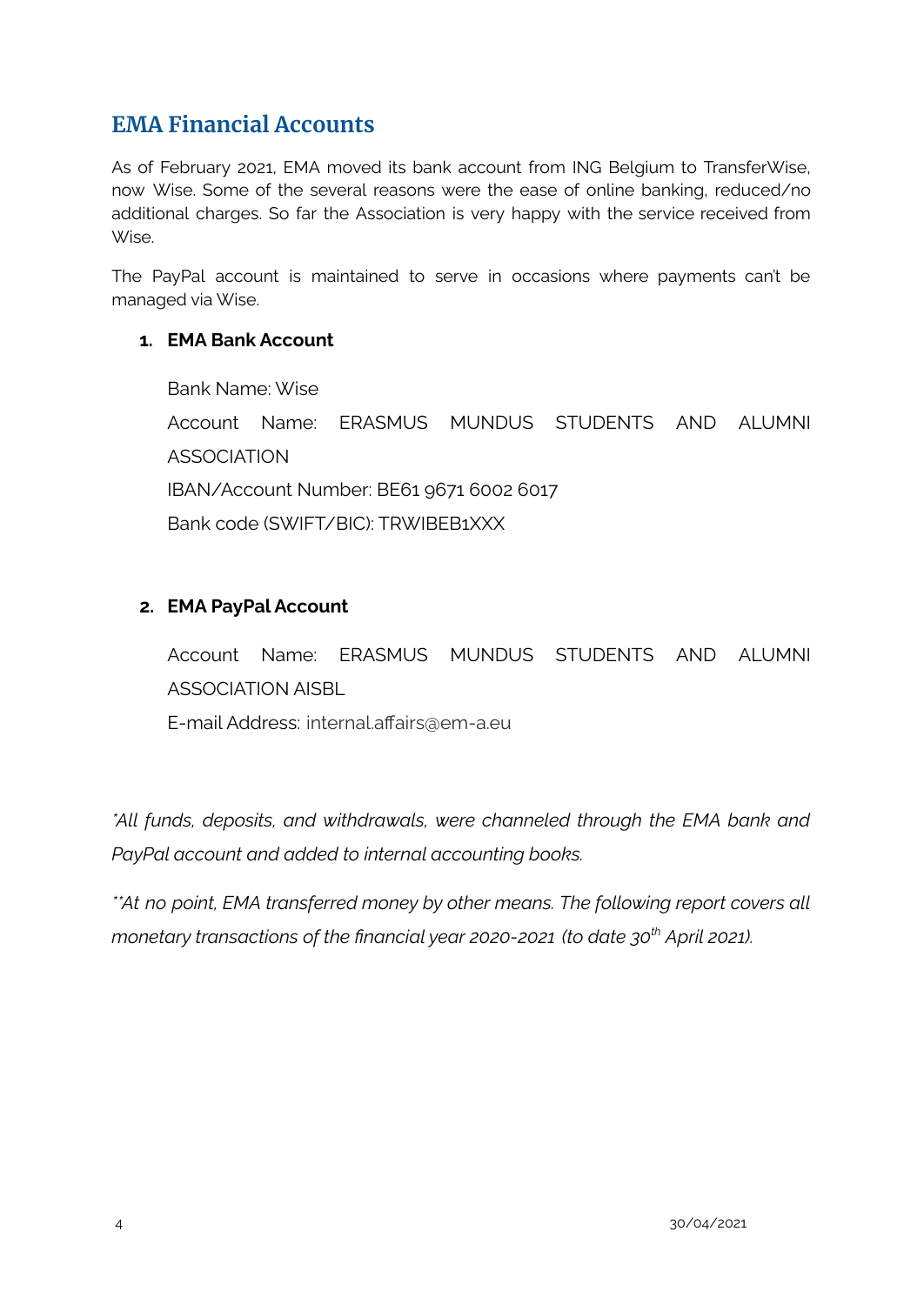## <span id="page-4-0"></span>**2020-2021 Financial Overview**

During the fiscal year of 2020, EMA filed 60 transactions, out of which 46 were incoming and 14 were outgoing. The majority of these were related to EMA Cookbook and EMA's New Website. Other costs were associated with IT Tools, Administrative and Project-related expenses.

## ➢ **Balance per 30 th April 2021: €15,183.85**

From 1<sup>st</sup> July 2020 to 30<sup>th</sup> April 2021, EMA in total received funds of **€8,374.30.** The total expenditure was **€5,422.73.**



#### ➢ **Income Overview**

From  $1<sup>st</sup>$  July 2020 to  $30<sup>th</sup>$  April 2021, most of EMA's income came from Project-related transfers reaching **€7,291.59.** Another **€1,082.71** was received via EMA Cookbook sales (to cover the printing and shipping cost incurred).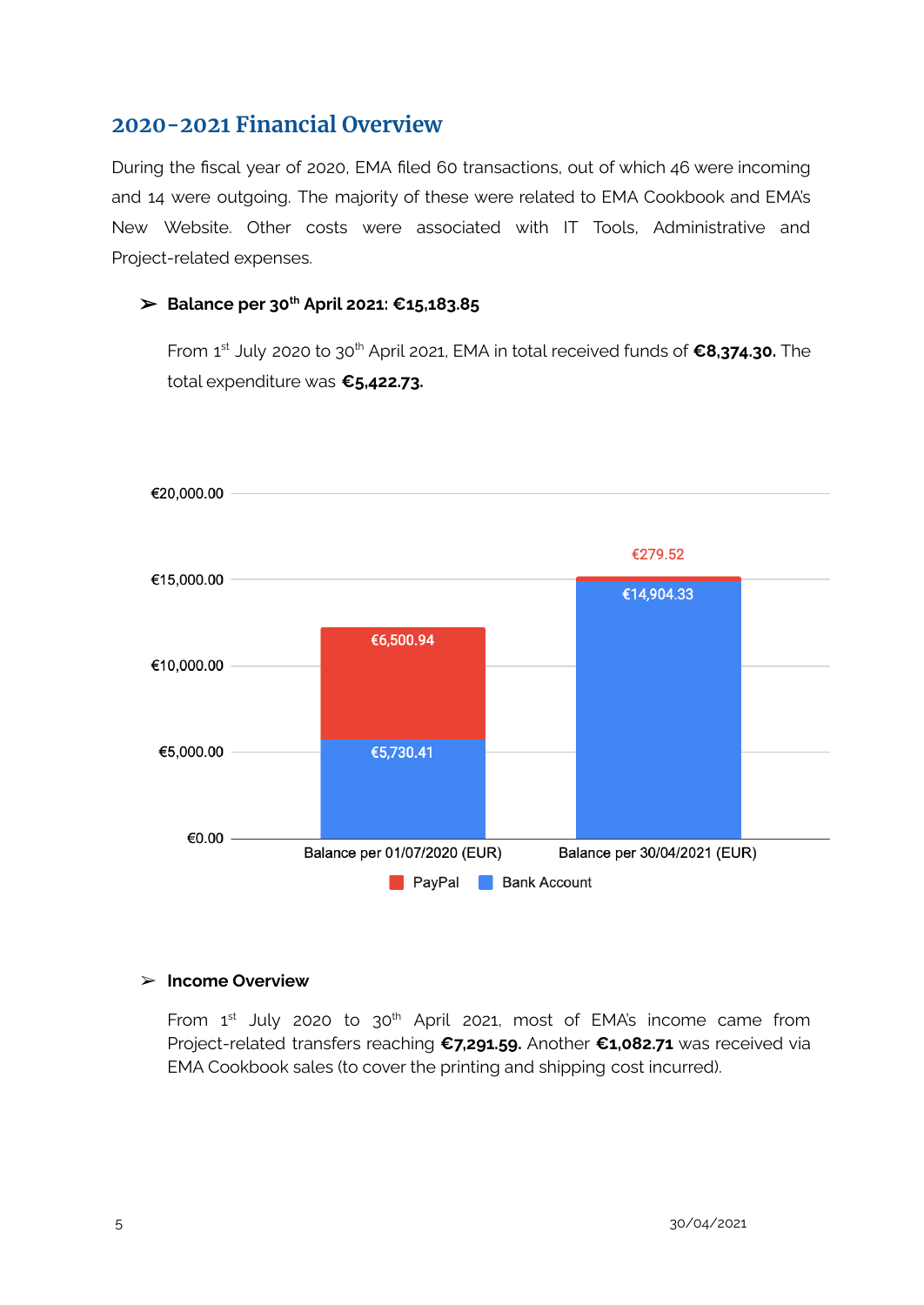

## ➢ **Expenditure Overview**

From 1st July 2020 to 30th April 2021 most of EMA's expenses were related to the EMA Cookbook reaching **€1,991.41** (including the book printing and other related costs). The 2nd biggest expense was related to the EMA website and reached €1,713.73. Other Expenses €1,211.99 (IT Tools and Administrative costs), GA-related expenses €480.35, and Project-related expenses €11.05.